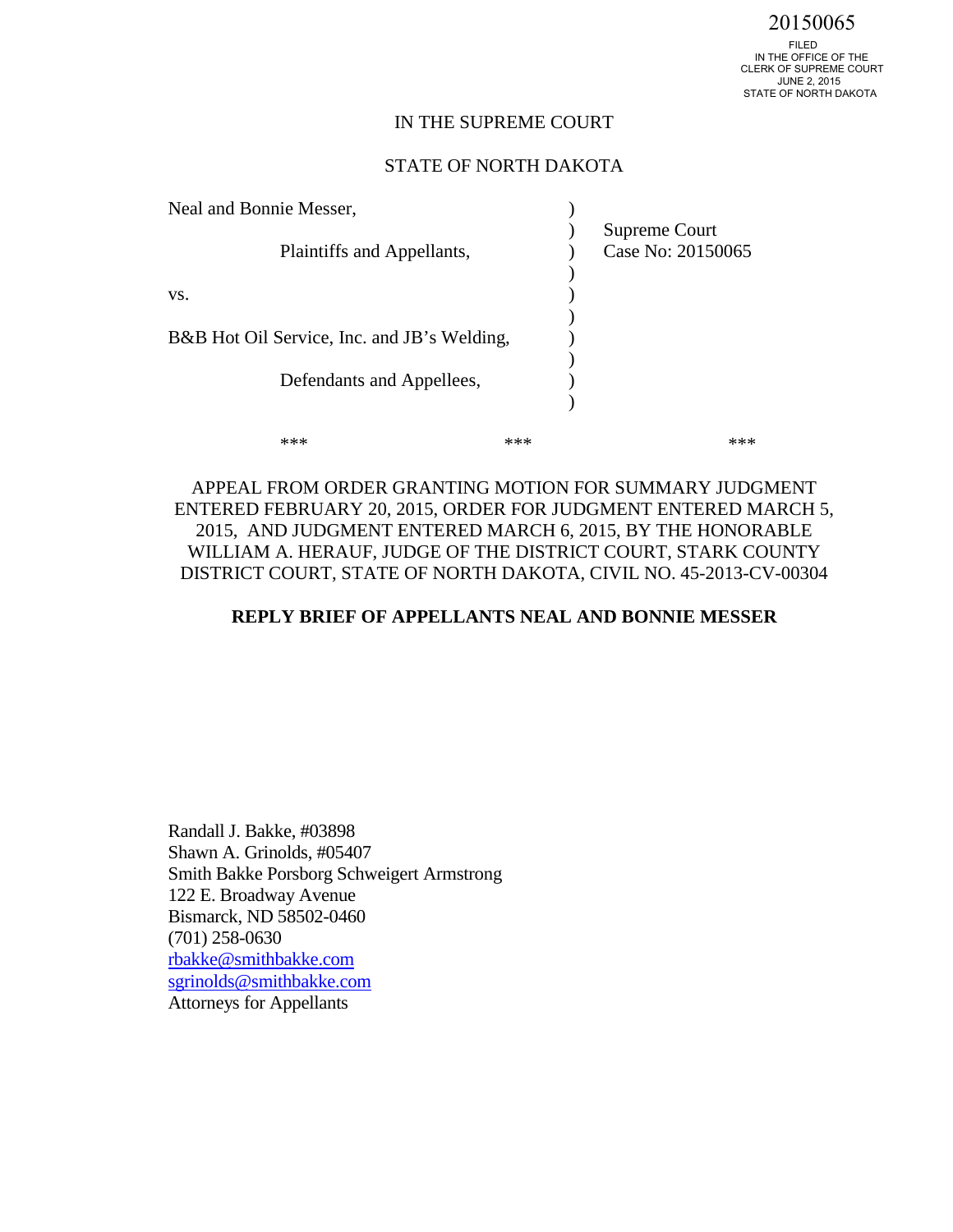# **TABLE OF CONTENTS**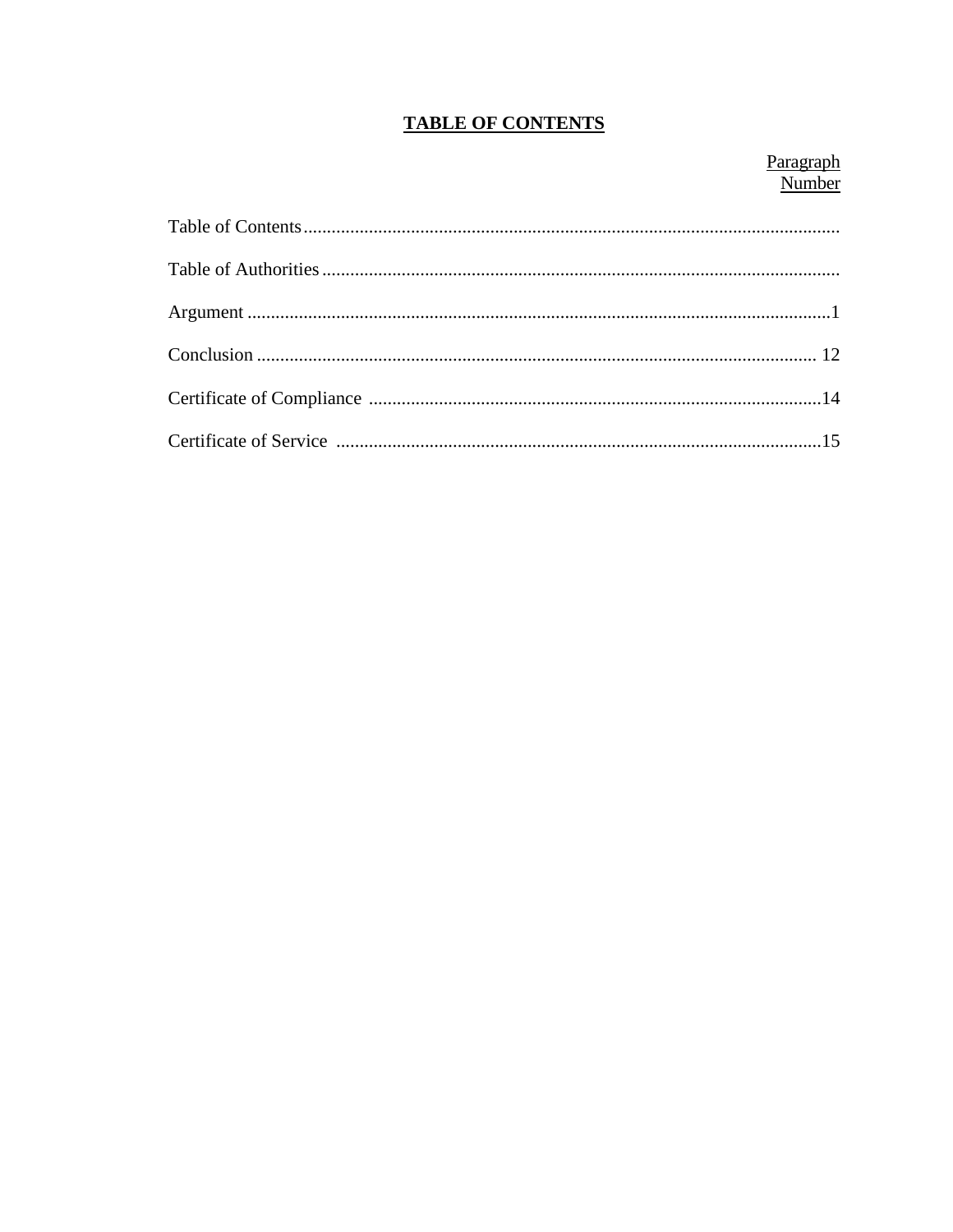# **TABLE OF AUTHORITIES**

## CASES:

### Paragraph Number

| Barsness v. General Diesel & Equipment Co., Inc., 383 N.W.2d 840 (N.D. 1986)1 |  |
|-------------------------------------------------------------------------------|--|
|                                                                               |  |
|                                                                               |  |

# STATUTES:

|--|--|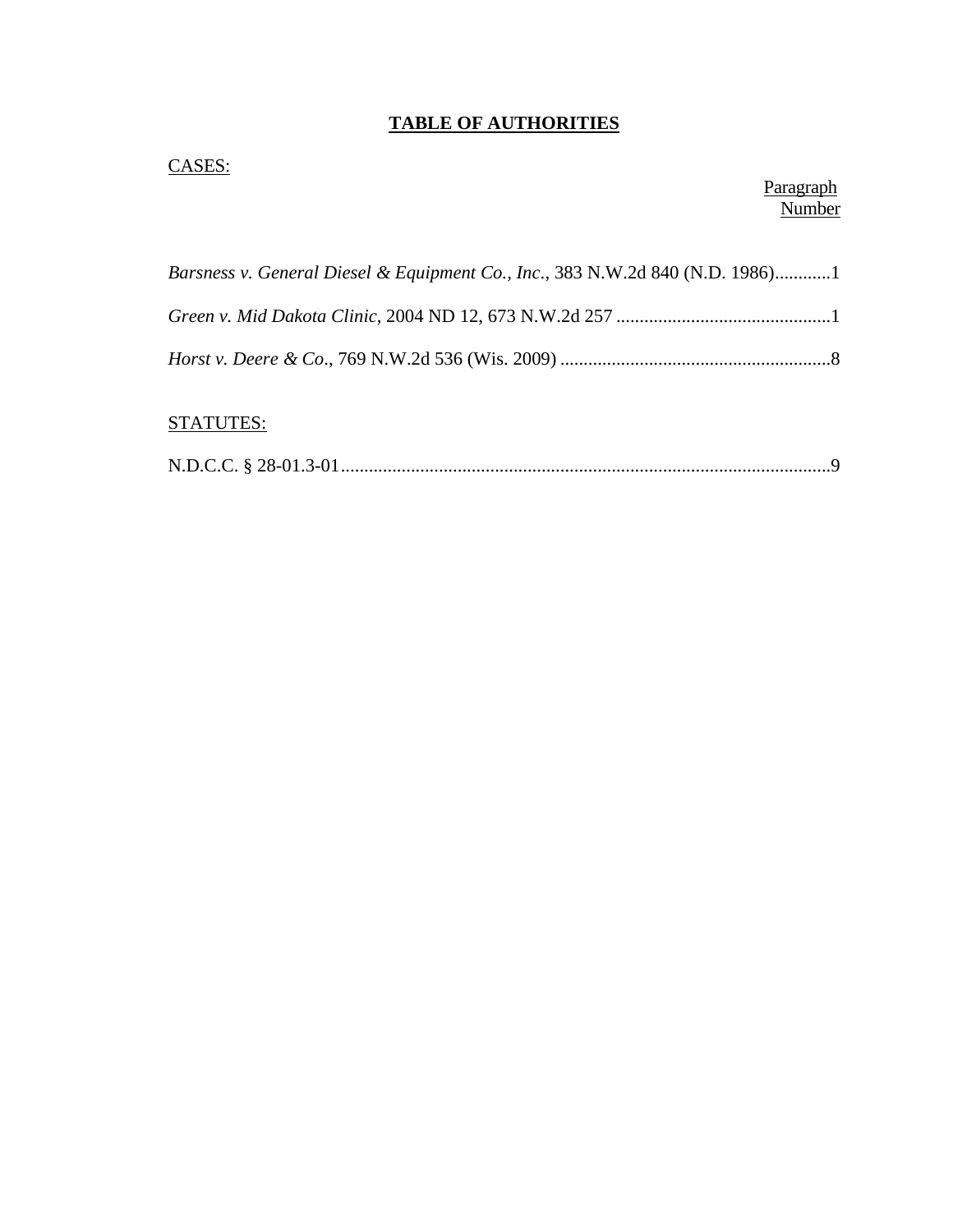#### **ARGUMENT**

(1.) Appellee JB's Welding ("JB's") misstates the evidence, and ignores those facts which contradict its position – facts which establish the existence of numerous genuine issues of material fact for resolution by the jury. *See Barsness v. General Diesel & Equipment Co., Inc*., 383 N.W.2d 840, 844 (N.D. 1986)(" . . . if there is any doubt as to the existence of a genuine issue of material fact, or if differing inferences can be drawn from the undisputed evidence, there is a jury question and summary judgment is improper when questions of negligence are in issue."). In considering a motion for summary judgment, the evidence must be viewed "in the light most favorable to the party opposing the motion." *Green v. Mid Dakota Clinic*, 2004 ND 12, ¶¶ 5-6, 673 N.W.2d 257 (citations omitted).

(2.) JB's assertion there is no "evidence, testimony or even assertion that suggests there was any problem or defect with the actual work performed by JB's Welding including the actual welding performed" (Brief of Appellee at  $\P$  6), "there is no allegations of any negligent work being performed by JB's Welding whatsoever" (id. at ¶ 28), "JB's Welding was not even a part of that process or decision making [re: propane system]" (id.), and "there is no evidence to establish that JB's Welding's action proximately resulted in the loss" (id. at ¶ 29), are blatantly false. As discussed in paragraphs 7 through 15 of Appellants' Brief, considerable testimony from JB's owner and employee, Jim Bahley and Scott Tysver, as well as B&B's owner, Blaine Fugere, establishes JB's direct involvement in the design, manufacture and assembly of the knockoff truck ("knockoff"), and specifically, the burner assembly (i.e. fire box). It was the failure to design, manufacture and assemble the burner assembly with a safety mechanism as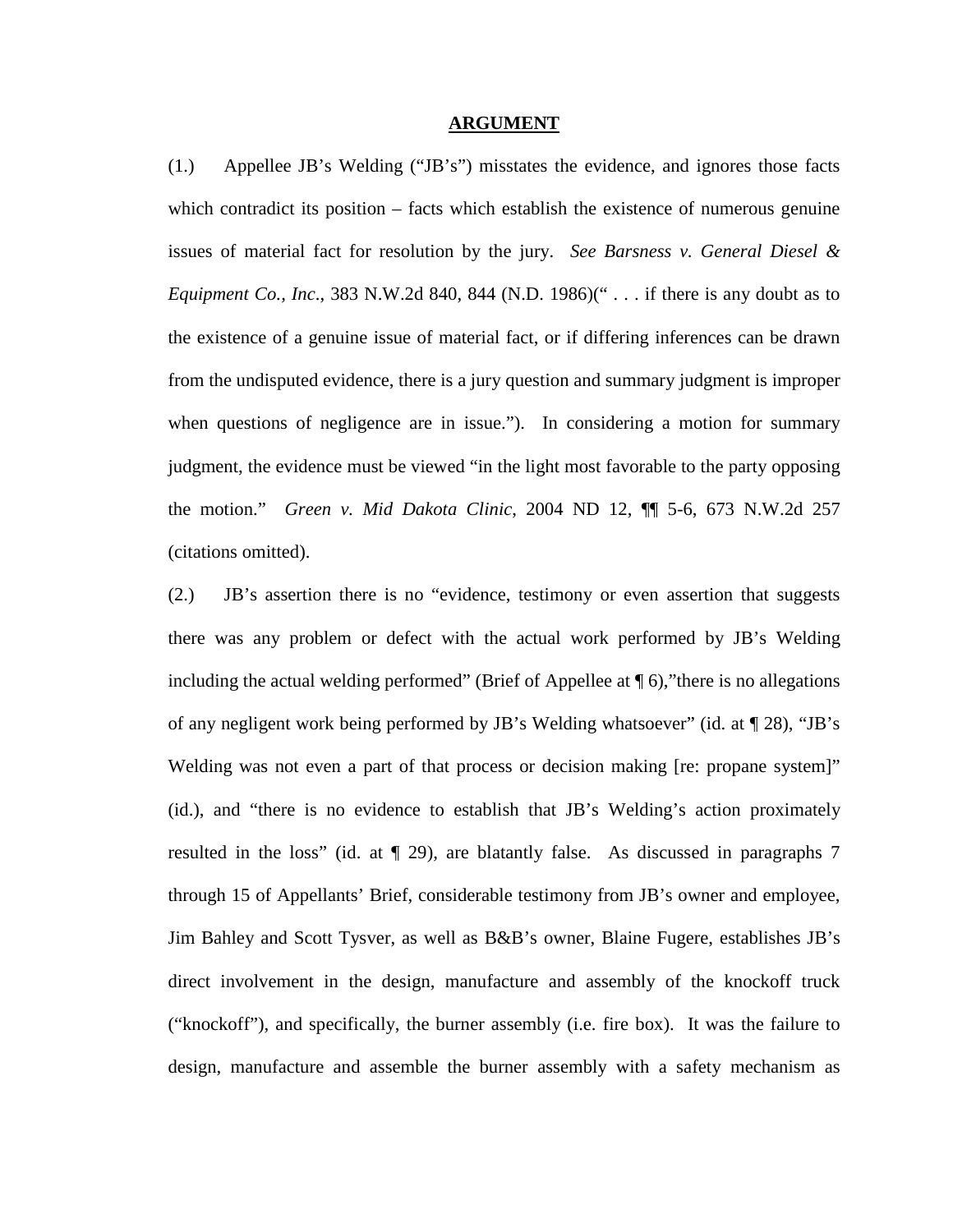required by NFPA 58 which was the proximate cause of the explosion. Highlights from their testimony follows:

- Fugere (B&B), Bahley and Tysver (JB's) admit they were jointly involved in designing, manufacturing and assembling the knockoff, and they were trying to reverse engineer another hot oil truck B&B had purchased from third-party Energy Fabrication, Inc. ("EnerFab truck"). (App. 24 at 49-50; 28 at 196-97; 34- 38, 40-43, 59-61, 66-67, 69, 72-76.)
- According to Fugere, JB's work on the knockoff included, in part, building the burner box and propane distribution system, including piping. (App. 28 at 198.)
- Bahley testified, as did Tysver, that the owner of B&B, Blaine Fugere, was at JB's shop on a daily basis during the design and assembly of the knockoff and had daily input in relation to the design and assembly work completed by JB's on the knockoff, including input in regards to any changes or modifications he wanted to the knockoff. (App. 37-43, 51-52.)
- Tysver testified 70% of the design and assembly work on the knockoff was done by JB's, and 30% by B&B. (App. 41-43.)
- They also testified the knockoff was transferred back and forth between B&B and JB's as the design and assembly work progressed, and JB's and B&B were at that time located in shops that were next door to each other. (App. 44-45, 67.)

(3.) In addition, as discussed in paragraphs 17 through 23 of Appellants' Brief, Messers' cause and origin expert Robert Whitemore ("Whitemore") directly places the blame for the unreasonably dangerous condition of the knockoff, and proximate cause for the explosion, upon JB's. JB's assertion Messers have taken Whitemore's testimony out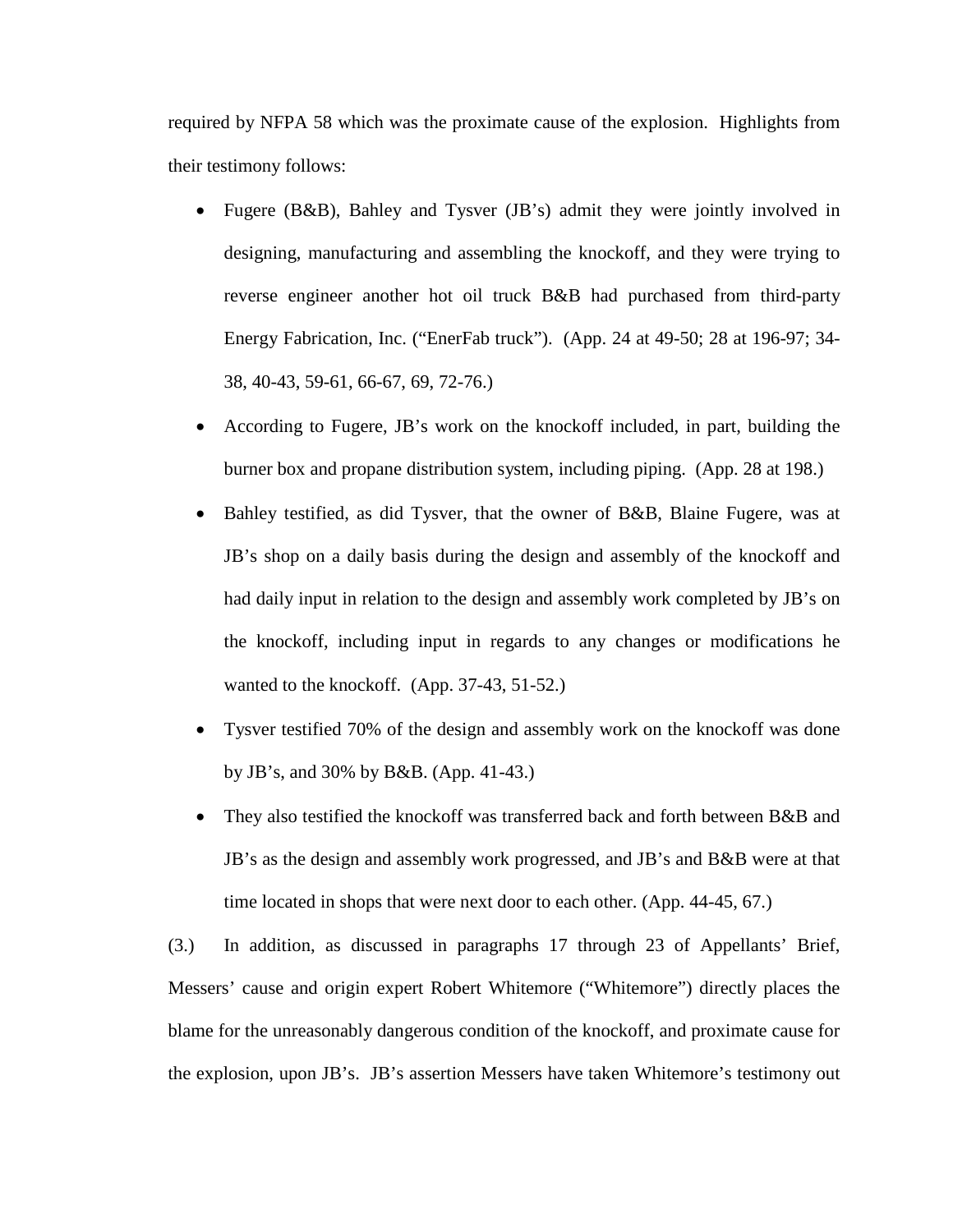of context, and assertion "Whitemore never stated that it was JB's Weldings responsibility to incorporate a shut off valve or other comparable safety device" (Brief of Appellee at ¶ 25) is also false. JB's only provides a selective sampling of Whitemore's deposition testimony, while ignoring the real substance of Whitemore's opinions placing fault directly upon JBs. The following are highlights from Whitemore's opinions in this regard:

- the 2009 knockoff didn't have any safety features in relation to the burner assembly as required by NFPA 58, section 6.23. (App. 129.)
- there was a violation in the manufacturing process for the subject hot oil truck by JB's. (App. 129-32 at 82-95.) Specifically, under NFPA 58, JB's violated the provisions of NFPA 58 Section 6.23.7.4, which provides, in relevant part, "[a]ll gas fired heating appliances shall be equipped with safety shut-offs in accordance with 5.2.7(A) except those covered in 6.19.2.8(2)." (App. 132 at 94-95.) In this case there was no such "safety shut off" provided at all with the "knock off" 2009 hot oil truck. (App. 132.)
- "the subject knock-off truck . . . was defective in its design and manufacture at the time the finished product was provided and/or furnished to B&B Hot Oil Service, Inc." and "[t]he subject knock-off truck did not have any safety mechanisms pertaining to the LP gas system to shut the gas off in the event of a leak." (App. 135-36 at ¶ 4.) "Such a safety feature should have been addressed and designed into the system in conjunction with the fire box assembly" which "was manufactured by JB's and designed jointly by B&B Hot Oil Service, Inc. and JB's Welding." (*Id*.)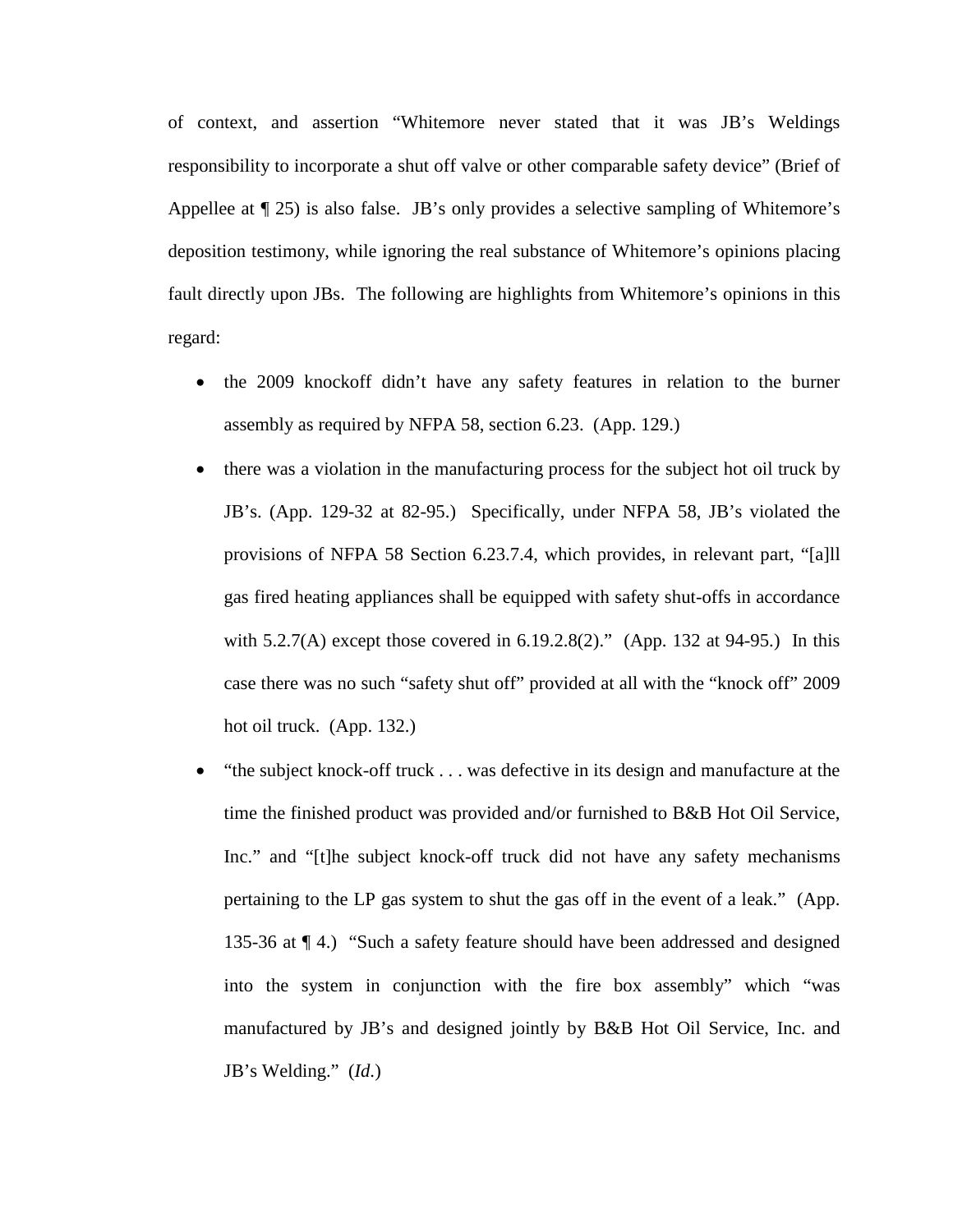- "the defects in the design and manufacture of the subject knock-off truck, including but not limited to the fire box assembly, rendered the finished truck unreasonably dangerous at the time it was accepted by, and/or furnished to, B&B Hot Oil Service, Inc., when put to a use for which it was intended or could reasonably be anticipated." (*Id*. at ¶ 5.)
- "JB's was negligent in its attempt to reverse engineer an Enerfab hot oil truck by failing to design and manufacture the fire box assembly on the knock-off truck with an electronic shut off valve as contained on the Enerfab truck, or other suitable safety mechanism for the LP gas system to shut the gas off in the event of a leak." (App. 136 at  $\P$  6.)
- "JB's Welding's negligence was a proximate cause of the explosion which resulted in the damage to the Messer storage building at issue in the aboveentitled action." (*Id*. at ¶ 7.)

Whitemore's placement of blame upon JB's could not have been more clearly stated. JB's, and the district court, simply chose to ignore the evidence supporting Messers claims against JBs.

(4.) JB's also misstates the facts when it asserts, and the district court erred in concluding, JB's was only involved in welding the shell of the truck. JB's described its work on the knockoff as follows in written discovery:

JB's Welding built the sub-frame, fire box, and tool boxes. We mounted the pumps and propane tank. We plumbed suction and discharge. We built the hose rack, hard line racks, and bolted the unit to the chassis. The tank was built by Fargo Tank and it was welded to the subframe by JB's Welding.

(App. 108 at Answer to Interrogatory No. 8.) In addition, Fugere testified JB's work on the knockoff included, in part, building the burner box and propane distribution system,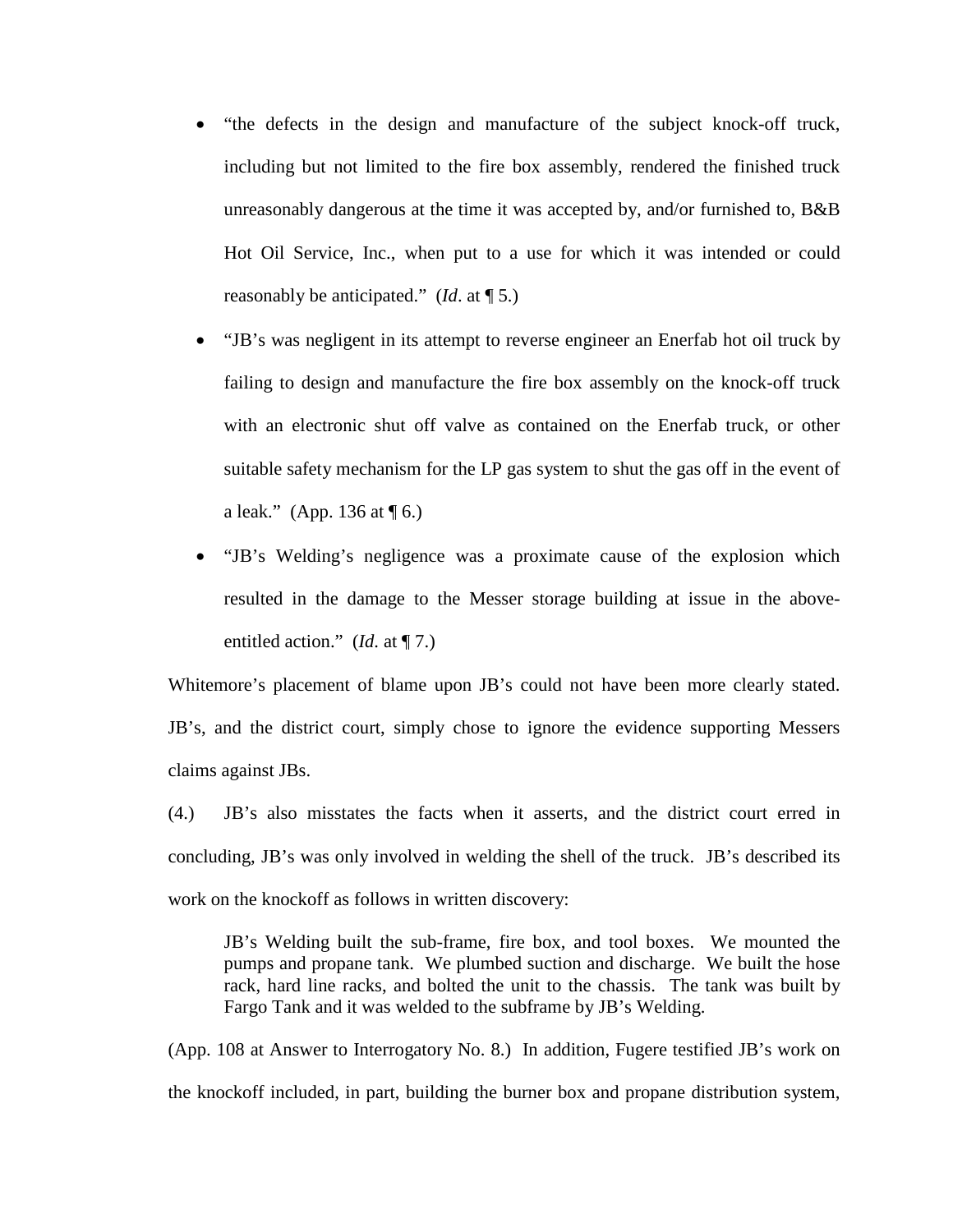including piping. (App. 28 at 198.) JB's work on the knockoff encompassed the system for which NFPA 58 required a safety mechanism – a safety mechanism which was never incorporated into the knockoff and which should have been designed into the system by JB's in the opinion of Whitemore. The district court's assertion lines from deposition testimony were taken out of context by Messer's counsel, and conclusion JB's was only involved in welding the shell of the truck with no involvement with the propane distribution system, are clearly contrary to the evidence in this case, and evidences an improper weighing of the evidence by the district court.

(5.) JB's assertion "construction of the burner box or firebox had absolutely nothing to do with the independent decision to include or exclude an automatic shutoff valve" is incorrect. As discussed, NFPA 58 requires gas fired heating appliances to incorporate a safety shut off, and according to Whtiemore, such safety mechanism should have been addressed and designed into the system in conjunction with the fire box assembly. The fire box assembly is the core of the gas fired heating appliance on the knockoff.

(6.) In addition, even assuming JB's was only doing welding, which is contrary to the evidence, JB's would still have the responsibility to be familiar with and comply with what the NFPA codes required for the finished product, including the fire box assembly component part thereof. JB's cannot skirt its responsibility by asserting it relied on B&B to comply with codes (fact question), especially given JB's long history of designing and manufacturing hot oil trucks for others, and given it is undisputed JB's was responsible for the fire box assembly.

(7.) The district court also misinterpreted and misapplied North Dakota's products liability law by failing to distinguish between the hot oil truck as a whole and its various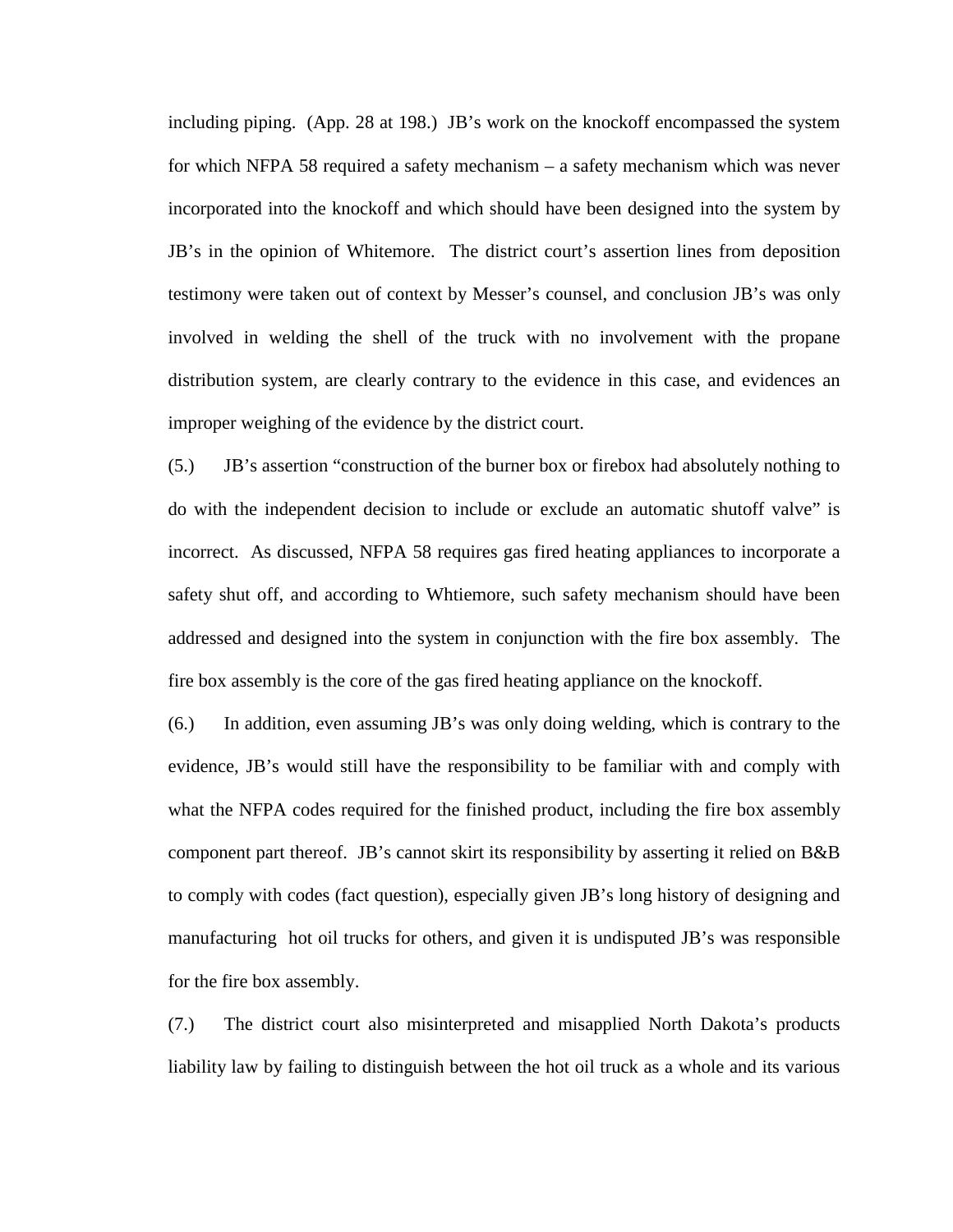component parts. JB's sold to B&B (the user or consumer) the burner/fire box assembly, a component part of the knockoff for which a safety shut off was required. At the very least, a genuine issue of material fact exists as to whether the failure to design in and incorporate a safety shut off system was a defective condition which made the product (truck mounted fire box assembly and hot oil system) unreasonably dangerous to not only users of the product, but also to anyone or anything in proximity to the product. In Whitemore's opinion such defect in design and manufacture rendered the product unreasonably dangerous when put to the use for which it was intended or could reasonably be intended. (App. 135-36 at ¶¶ 2-7.)

(8.) Under strict products liability, liability extends not only to the consumer or user of the unreasonably dangerous product, but also to others who suffer personal or property injury as a result of the defective product*. See e.g. Horst v. Deere & Co*., 769 N.W.2d 536, 547 (Wis. 2009).

(9.) In addition, although JB's did sell a defective product to B&B, a products liability claim does not require a sale of a product. Under the Act, a "product liability action" is defined to mean, "any action brought against a manufacturer or seller of a product, regardless of the substantive legal theory or theories upon which the action is brought, for or on account of . . . property damage caused by or resulting from the manufacture, construction, design, formula, installation, preparation, assembly, testing, packaging, labeling, or sale of any product, or the failure to warn or protect against a danger or hazard in the use, misuse, or unintended use of any product, or the failure to provide proper instructions for the use of any product." N.D.C.C. § 28-01.3-01(2)(emphasis added). Merely manufacturing, constructing, designing, formulizing, installing,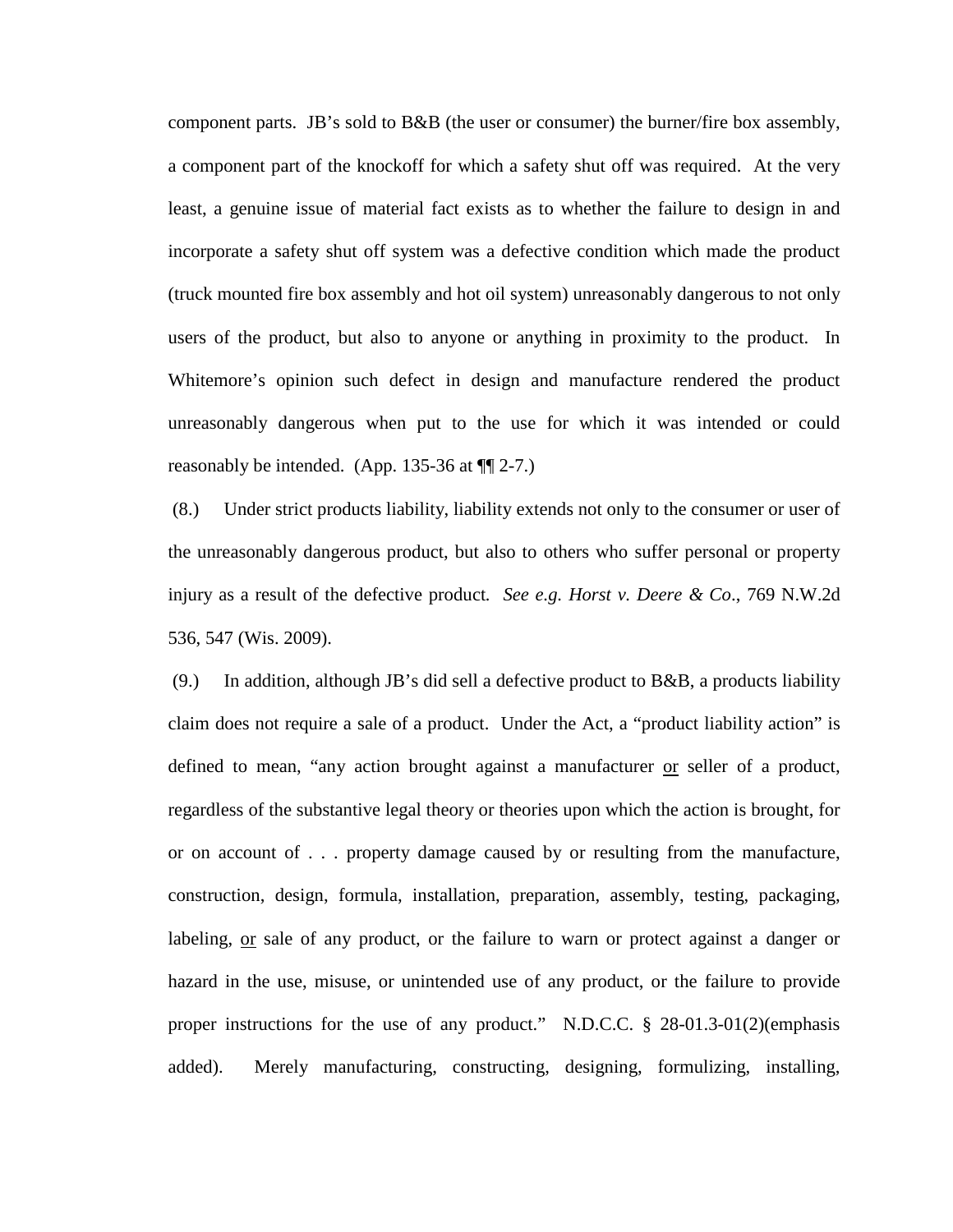preparing, assembling, testing, packaging, or labeling of a product in a negligent manner suffices.

(10.) JB's and the district court incorrectly focused upon what JB's affirmatively did, instead of considering what JB's failed to do, dispute its duty to do so. Negligence, proximate cause and foreseeability are questions of fact for a jury to decide.

(11.) JB's assertion of intervening causes for the explosion are without merit, and all involve genuine issues of material fact in dispute. In addition, it is disingenuous to argue the alleged occurrence of events, for which the missing safety feature would have been designed to address and protect against, constitute an intervening cause. JB's design and manufacturing defect was a "but for" cause of the explosion. It was the failure to design in an automatic shut off safety system or other comparable safety feature, required by the applicable NFPA code, which ultimately caused the leaking propane which resulted in the explosion. The opinions of Whitemore, and the testimony of Fugere, Bahley and Tysver create numerous genuine issues of material fact for the jury to decide.

### **CONCLUSION**

(12.) For the foregoing reasons, Messer request the district court's grant of summary judgment dismissing Messer's claims against JB's be reversed and the case remanded to the district court for a jury trial.

(13.) Dated this  $2^{nd}$  day of June, 2015.

### SMITH BAKKE PORSBORG SCHWEIGERT & ARMSTRONG

By: *s/ Randall J. Bakke*  Randall J. Bakke (ND #03898) Shawn A. Grinolds (ND #05407) 122 E. Broadway Ave.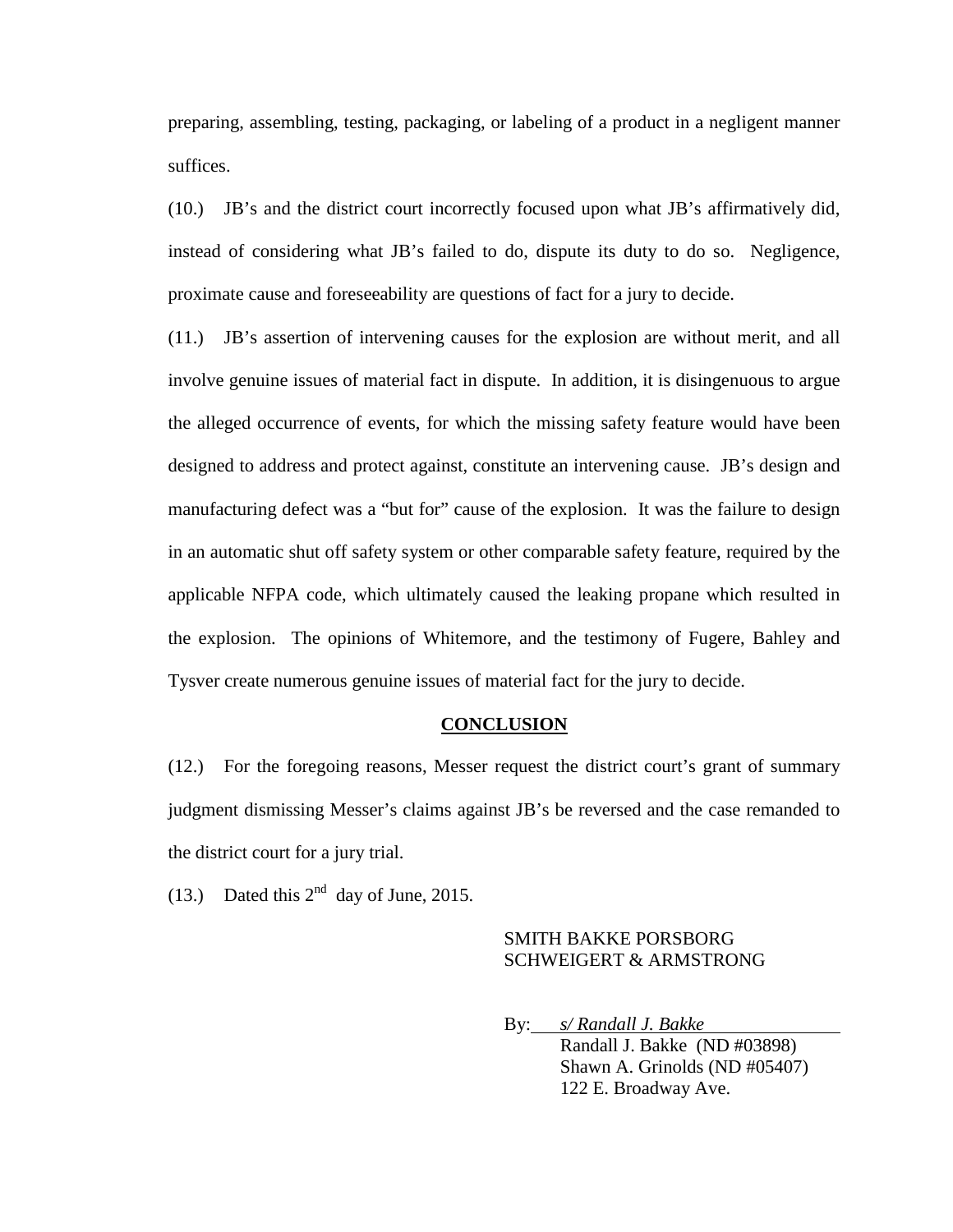P.O. Box 460 Bismarck, ND 58502-0460 (701) 258-0630 [rbakke@smithbakke.com](mailto:rbakke@smithbakke.com) [sgrinolds@smithbakke.com](mailto:sgrinolds@smithbakke.com)

Attorneys for Plaintiffs/Appellants Neal and Bonnie Messer

### **CERTIFICATE OF COMPLIANCE**

(14.) The undersigned, as attorneys for the Plaintiffs/Appellants in the above matter, and as the authors of the above brief, hereby certify, in compliance with Rule 32(a) of the North Dakota Rules of Appellate Procedure, that the above brief was prepared with proportional type face and that the total number of words in the above brief, excluding words in the table of contents, table of authorities, signature block, certificate of service and certificate of compliance totals 1,981 .

### SMITH BAKKE PORSBORG SCHWEIGERT & ARMSTRONG

By: *s/ Randall J. Bakke*  Randall J. Bakke (ND #03898) Shawn A. Grinolds (ND #05407) 122 E. Broadway Ave. P.O. Box 460 Bismarck, ND 58502-0460 (701) 258-0630 [rbakke@smithbakke.com](mailto:rbakke@smithbakke.com) [sgrinolds@smithbakke.com](mailto:sgrinolds@smithbakke.com)

> Attorneys for Plaintiffs/Appellants Neal and Bonnie Messer